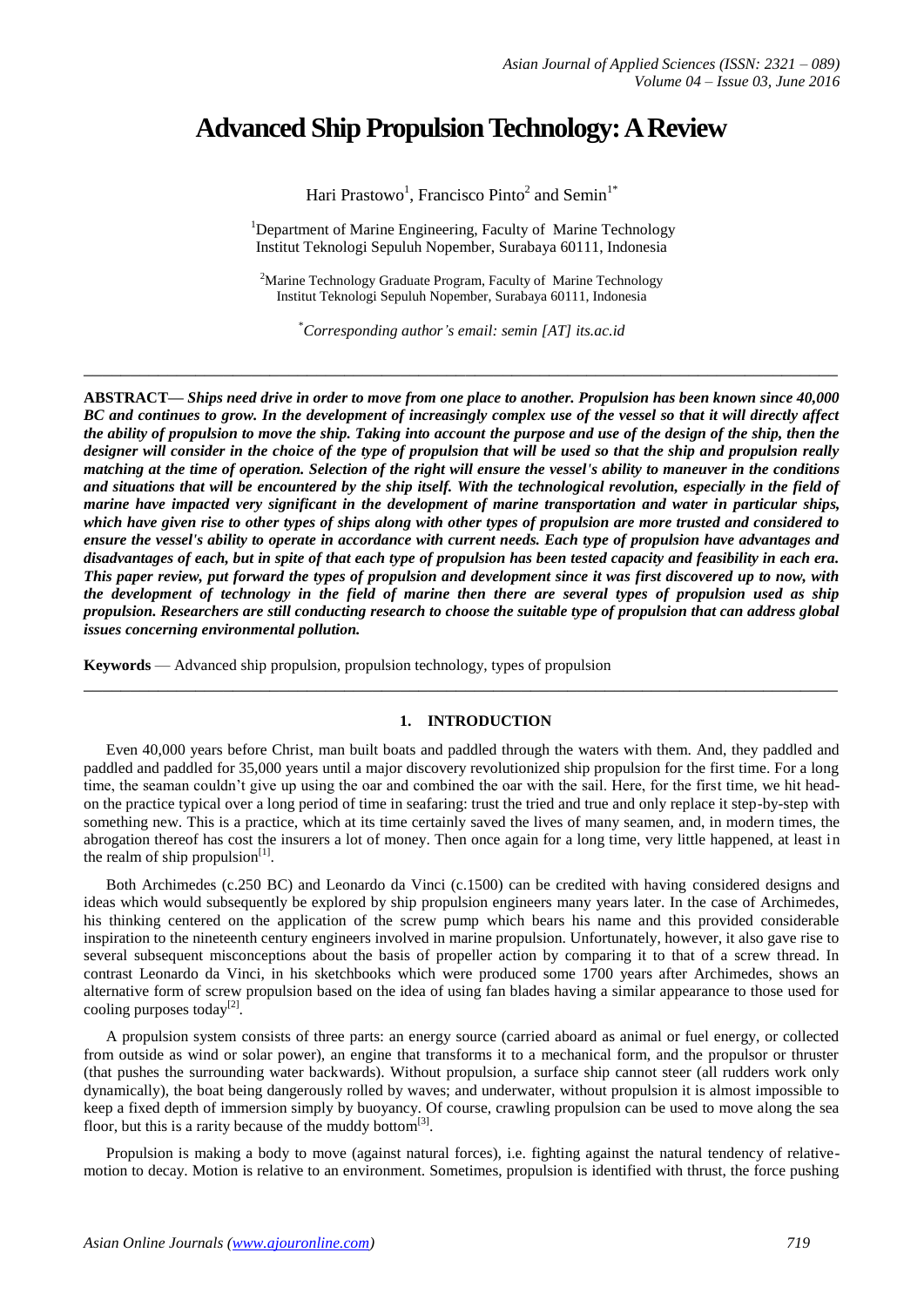a body to move against natural forces, and one might say that propulsion is thrust (but thrust not necessary implies motion, as when pushing against a wall; on the other hand, propulsion implies thrust). Sometimes a distinction is made from propulsion (pushing) to traction (pulling), but, leaving aside internal stresses in the system (compression in the first case and tension in the latter), push and pull motions produces the same effect: making a body to move against natural forces. In other occasions 'traction' is restricted to propulsion by shear forces on solid surfaces<sup>[4]</sup>.

Today, the primary source of propeller power is the diesel engine, and the power requirement and rate of revolution very much depend on the ship's hull form and the propeller design. Therefore, in order to arrive at a solution that is as optimal as possible, some general knowledge is essential as to the principal ship and diesel engine parameters that influence the propulsion system $^{[5]}$ .

The propulsion system consists typically of prime movers as diesel engines, generators, transmissions and thrusters. A thruster is here defined as the general expression for a propeller unit. A ship can be equipped with several types of thrusters. Conventional ships typically have a main propulsion unit located aft. Traditionally, shaft line propulsion with controllable pitch or fixed pitch propellers is applied, with rudders to direct the thrust. Another common type is the tunnel thruster which is a propeller inside a tunnel that goes through the hull and produces a fixed-direction transverse force. A third type is the azimuth (rotatable) thruster, which can produce thrust in any direction<sup>[6]</sup>.

One of the greatest contributors to increasing the useable space in a ship, most notably a warship or a cruise liner where the premium on space is greatest, is the concept of the Electric Ship. Integrated Full Electric Propulsion, IFEP, lies at the heart of the Electric Ship. IFEP also offers valuable running cost advantages, combined, in some cases, with purchase cost savings. In an IFEP system, the ship's propulsors are driven by electric motors alone, and the power for the electric motors is drawn from a unified electrical power system that also provides all of the ship's electrical services. The power and propulsion systems are therefore integrated, because there is only one electrical power system where more conventionally there might have been two. One of the key technologies enabling the realisation of the benefits of IFEP, particularly in naval vessels, is the compact electric motor. Over the past ten years there have been significant improvements in the torque density of electric motors, moving from conventional motors to advanced induction motors and permanent magnet propulsion motors<sup>[7]</sup>.



TFM : Transverse Flux Motor

## **2. DIESEL ENGINE PROPULSION**

The first decade of the 1900s proved to be a time of experimentation and success in the area of diesel engine design and manufacture. The installation of diesel engines into river and coastal craft was eagerly anticipated, however, there still remained some scepticism in the performance abilities of the combustion engines on long, seafaring journeys. Rudolf Diesel patented his engine in Germany, on February 28, 1892 and he later obtained patent rights in most industrialised countries. In 1894, Diesel contacted David Halley, the managing director of Burmeister and Wain (B&W), requesting the company experiment with his design, which eventually laid the ground for a most successful career in the design and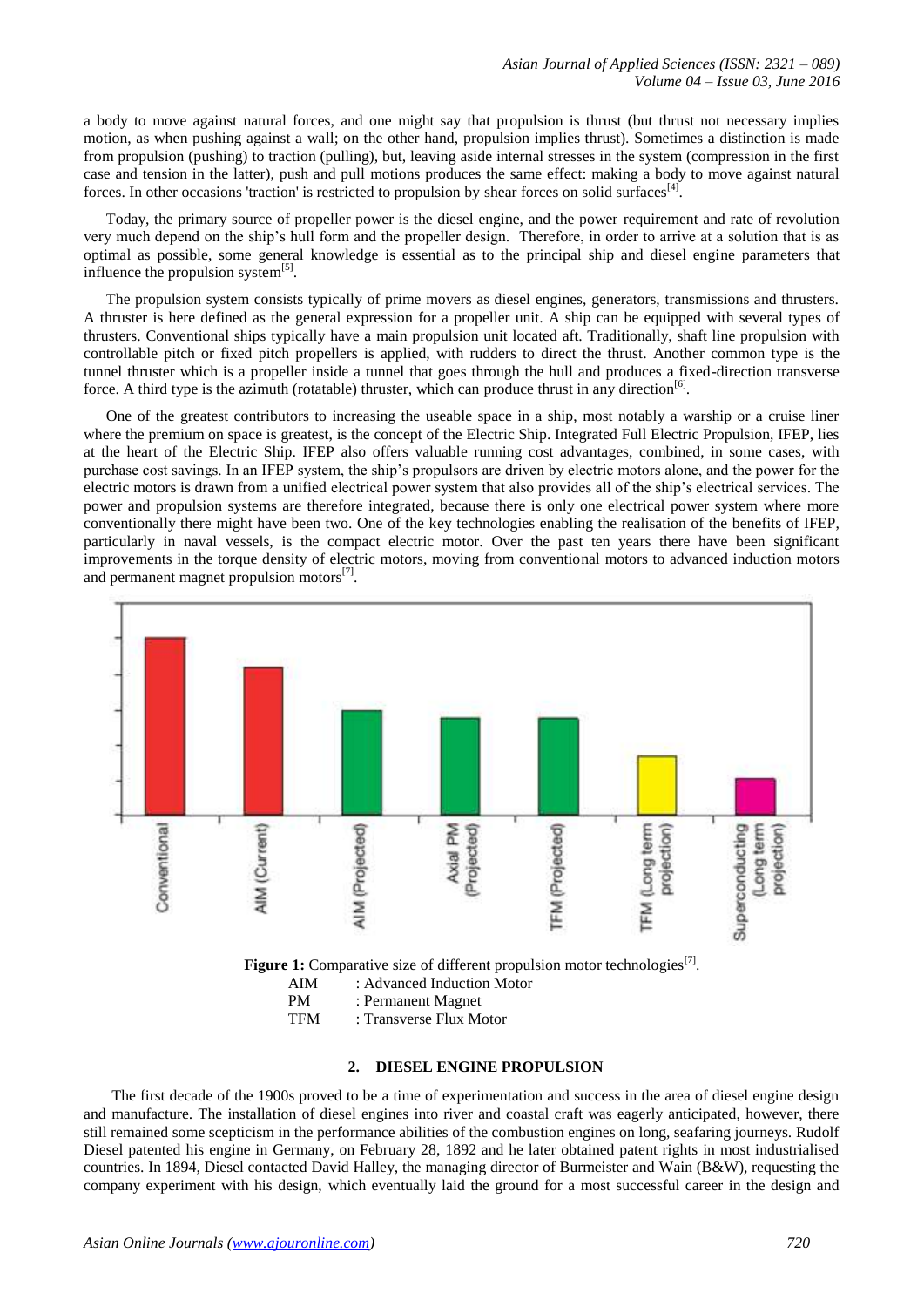manufacture of diesel engines. While the Selandia, built 1912, remains heralded as the first seagoing diesel engined vessel, in 1905, the 125 ton vessel, Venoga, built by Sulzer, became the worlds first recorded diesel engine vessel and was used on Lake Geneva. Further diesel experiments were occurring in Rochefort, France, where Sautter-Harle and Cie designed an engine similar to that of Dyckhoff's. It ran at 120 HP and was tested in the French naval submarine, Z. In Russia, Rudolf Diesel's patent was taken over by the engine works of Ludwig Nobel of St. Petersburg on February 16th, 1889. In 1899, Noble began building a 20 HP diesel engine of cross head type. Some changes were made to Rudolf Diesel's original design in an attempt to facilitate the manufacture and operation of the engine as well as the accessibility to the engine parts for inspection. The utilisation of the diesel engine was not solely used on marine vessels. In a rush to exploit the petroleum oil fields throughout Russia, the government installed a pipeline from Baku at the Caspian Sea to Batum at the Black Sea. The two vessels, Vandal and Sarmat were in use throughout 1904/1905. They became models for the design and the building of a series of ships for the Imperial Russian Navy as they proved that: a) it was possible to use diesel for the propulsion of ships and; b) ship design could be easily adapted to fit a diesel engine. Russia had a favourable situation because of the petroleum fields and because of their geographical location; the Russian diesel powered vessels were set upon inland waters, they had yet to conquer the open seas. The Russo-Japanese war of 1904 impacted the pace of development, however their innovations did not falter. Research began into the design of oceangoing diesel vessels with the sole purpose of developing a liner that could travel from Kronstadt to the Yellow Sea and back again without needing to stop for fuel. Because of the war, Russia did not build such a vessel, and instead, concentrated upon increasing the naval fleet. They became the first to develop a light, fast burning diesel powered vessel. The military diesel vessels had reversible engines and were modelled after the gunboat of the Kars class<sup>[8]</sup>.



**Figure 2:** Diesel Engine Propulsion

# **3. STEAM TURBINE PROPULSION**

Steam turbines have had a long and eventful life since their initial practical development in the late 19th century due primarily to efforts led by C. A. Parsons and G. deLaval.Significant developments came quite rapidly in those early days in the fields of ship propulsion and later in the power-generation industry. Steam conditions at the throttle progressively climbed, contributing to increases in power production and thermal efficiency. The recent advent of nuclear energy as a heat source for power production had an opposite effect in the late 1950s. Steam conditions tumbled to accommodate reactor designs, and unit heat rates underwent a step change increase. By this time, fossil unit throttle steam conditions had essentially settled out at 2400 psi and 1000F with single reheat to 1000F. Further advances in steam power plants were achieved by the use of once-through boilers delivering supercritical pressure steam at 3500-4500 psi. A unique steam plant utilizing advanced steam conditions is Eddystone No. 1, designed to deliver steam at 5000 psi and 1200F to the throttle, with reheat to 1050F and second reheat also to 1050F. Unit sizes increased rapidly in the period from 1950 to 1970; the maximum unit size increased from 200 to 1200 mW (a sixfold increase) in this span of 20 years. In the 1970s, unit sizes stabilized, with new units generally rated at substantially less than the maximum size. At the present time, however, the expected size of new units is considerably less, appearing to be in the range of 350–500 mW. In terms of heat rate (or thermal efficiency), the changes have not been so dramatic. The advent of regenerative feedwater heating in the 1920s brought about a step change reduction in heat rate. A further reduction was brought about by the introduction of steam reheating. Gradual improvements continued in steam systems and were recently supplemented by the technology of the combined cycle, the gas turbine/steam turbine system (see Fig. 2). In the same period of time that unit sizes changed by a factor of six (1950 to 1970), heat rate diminished by less than 20%, a change that includes the combined cycle. In reality, the improvement is even less, as environmental regulations and the energy required to satisfy them can consume up to 6% or so of a unit's generated power. The rate of improvement of turbine cycle heat rate is obviously decreasing. Power plant and machinery designers are working hard to achieve small improvements both in new designs and in retrofit and repowering programs tailored to existing units<sup>[9]</sup>.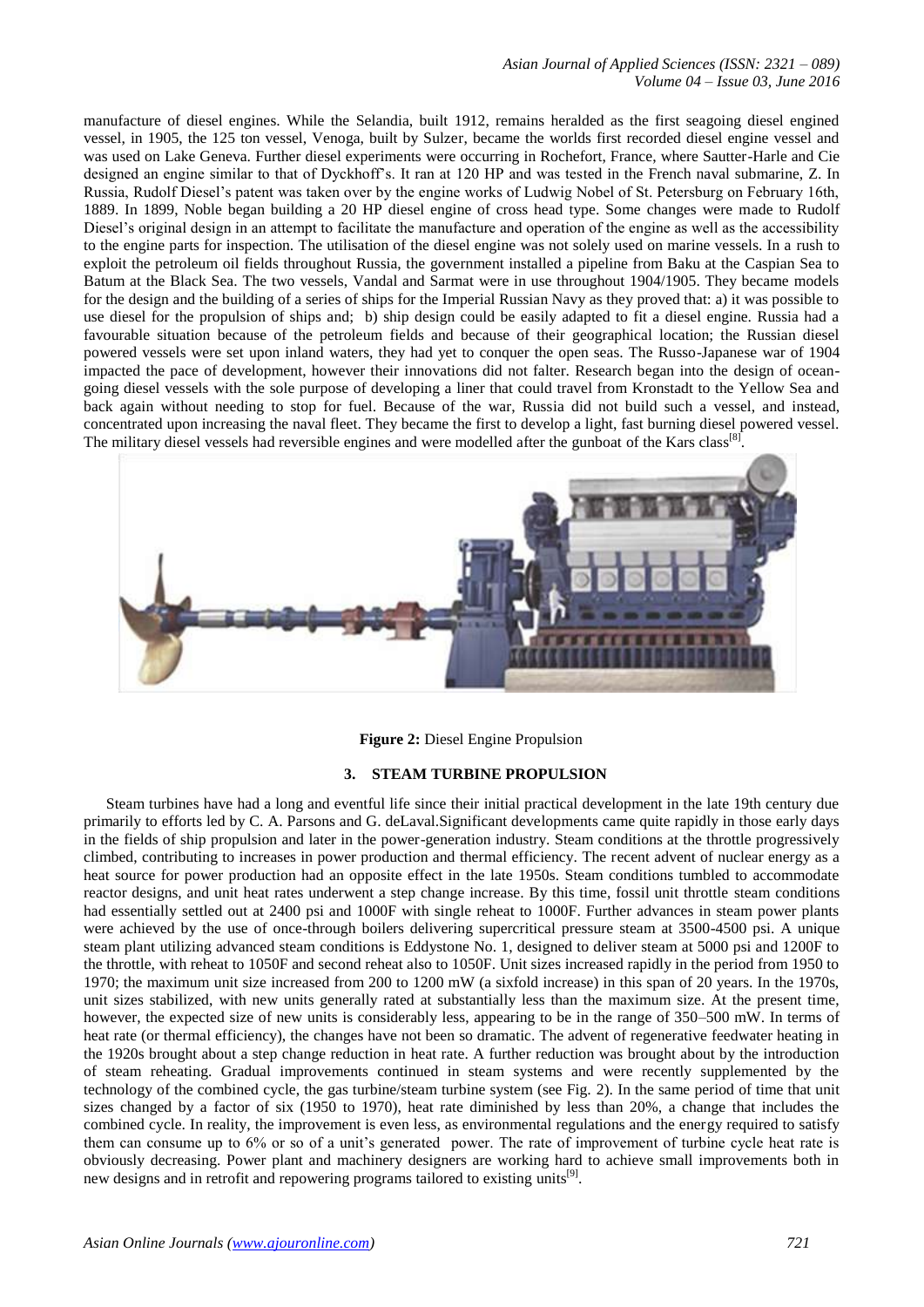The steam turbine has until recently been the first choice for very large power main propulsion units. Its advantages of little or no vibration, low weight, minimum space requirements and low maintenance costs are considerable. In steam turbines high pressure steam is directed into a series of blades or vanes attached to a shaft, causing it to rotate. This rotary motion is transferred to the propeller shaft by gears. Steam is produced by boiling water in a boiler, which is fired by oil. Recent developments in steam turbines which have reduced fuel consumption and raised power output have made them more attractive as an alternative to diesel power in ships. They are 50% lighter and on very large tankers some of the steam can be used to drive the large cargo oil pumps. Turbines are often used in container ships, which travel at high speeds. The mechanism for conversion of thermal energy is the heat engine, a thermodynamic concept, defined and sketched out by Carnot and applied by many, the power generation industry in particular. The heat engine is a device that accepts thermal energy (heat) as input and converts this energy to useful work $^{[10]}$ .

Marine steam turbine engines have largely been replaced by the more economical marine two stroke diesel engine, mainly for commercial reasons as the diesel engine is much more economical. Notwithstanding this there are still a few about, running like clockwork- their one big selling point along with reliability, little maintenance, and high speed pushing large cruisers and battleships along at forty knots, but they are very thirsty. Let's find out how steam turbines work in the context of marine turbine engines. For marine applications, the cross compound double reduction steam turbine was a popular choice because it was more compact, taking up less space in the ships engine-room. It also had the advantage of a built-in astern turbine giving easier astern movement, with up to 50% astern output power as that of the ahead turbine. This was a big advantage when the first oil super tankers were built – they took half a mile to stop from full ahead. In operation, the steam is supplied from the ship's boiler as high pressure, high temperature superheated steam and passes into the high pressure turbine, (HP) expanding through the blades and exiting into the low pressure turbine through a large bore insulated pipe<sup>[11]</sup>.



**Figure 3:** Steam Turbine Propulsion<sup>[11]</sup>

#### **4. WIND PROPULSION SYSTEM**

Wind is a mechanical fluid flow energy, which is already transformed from solar radiation by the global weather machine. This offers the unique chance of a short-cut to direct propulsion, without further transformation, by flow forces acting straight on air-foils to push the ship through the water - without 'slip'. This has been practiced, on an artisanal level, in shipping for at least 5000 years, until 100 years ago coal and oil burning engines driving propellers took over the role of propulsion. And this is just that period of 100 years, where our technical know-how developed explosively, in structural and mechanical engineering, in fluid-flow, control and information technology. We now understand, how wind-propulsion works and we could apply it much more efficiently, but we have used this new knowledge so far only for sports and recreation. Air-Foils for Wind-Propulsion may be traditional soft Sails, advanced soft Sail-Wings and rigid Wing-Sails. All of them have their special features and fields of application. Normal Sails are simple and well-known, Sail-Wings are soft, variable-area and variable–camber air-foils with improved lift-todrag, and Wing-Sails are hard wings with flaps and even higher lift-to-drag<sup>[12]</sup>.

Wind propulsion, as obvious a solution it may appear in the context of maritime transportation, is only one among many options to mitigate the GHG emissions of the sector. Fuel substitutions (from natural gas to hydrogen), speed reduction, waste heat reduction, weather routing or water flow optimization are among the list of other ways to reduce the ships' GHG emissions. But for obvious historical reasons, wind propulsion is a technique that has been particularly documented and made great progress in the past decades (mainly thanks to sport-oriented innovations). Physical reasons should also be mentioned here: indeed, the wind power is directly delivered to the hull, without losses from the propeller (usually about 50%) that make the wind propulsion system twice as powerful as a thermic propulsion $^{[13]}$ .

The wind has been the major source of ship propulsion for thousands of years, until the advent of fossil fuels. Recently, with the rising prices of oil and the urgent need to reduce CO2 production, the use of wind for ship propulsion has been regaining a growing attention. Some new concepts have been proposed for harvesting wind energy and some companies are already delivering products for new or existing vessels<sup>[14]</sup>.

The innovative wind propulsion technology, that was developed with the WINTECC project, achieved 5% fuel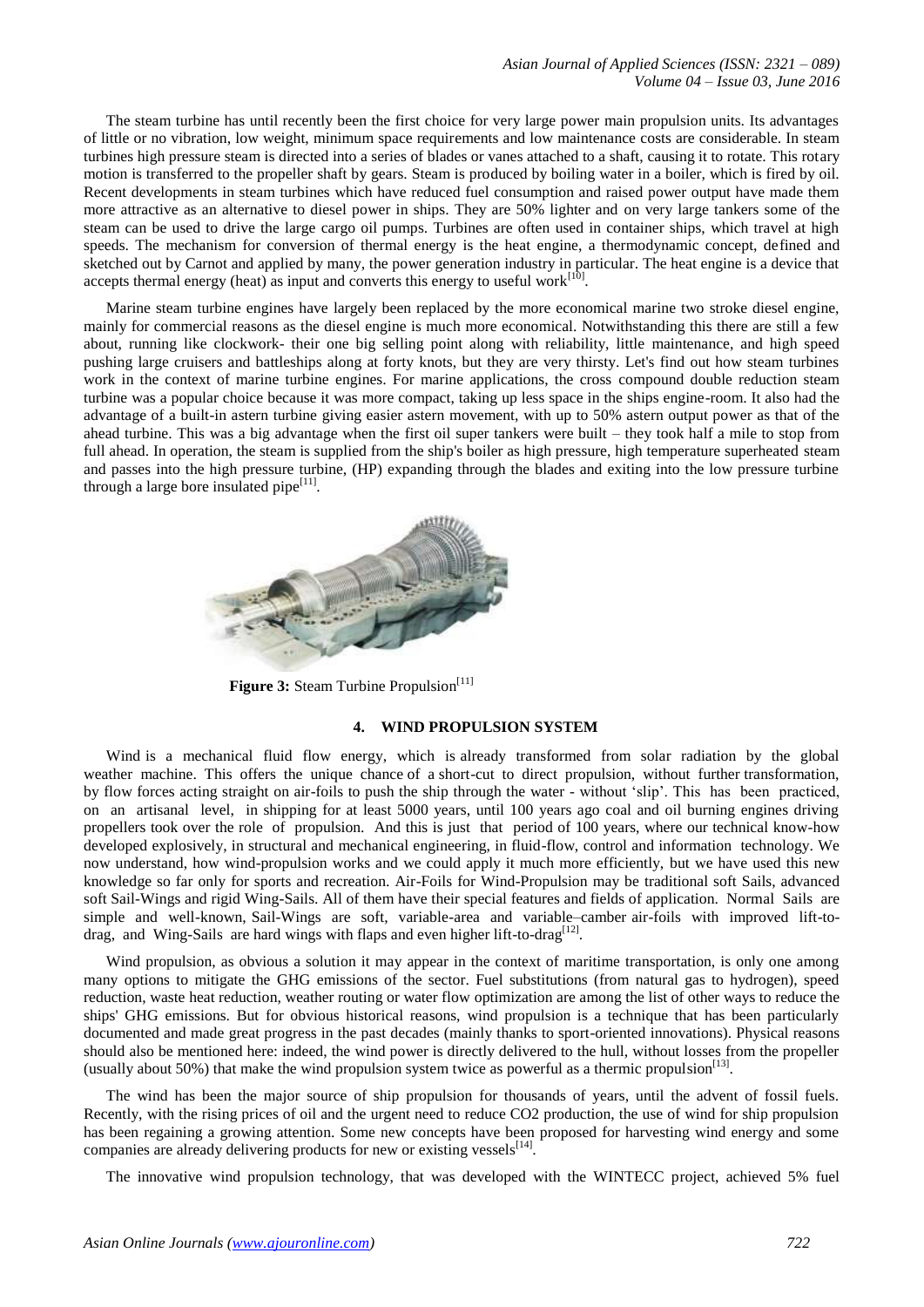savings-corresponding to 165 tonnes/year of fuel and correspondingly 530 tonnes of CO2 per year for the vessel Beluga Skysails on an average route mix, and 10-12% savings on North Atlantic and North Pacific routes. Larger 'kites', which will be available soon, will provide higher savings. For fish trawlers also higher yields are expected due to lower ship  $speed^{[15]}.$ 



**Figure 4:** Wind Propulsion System

``

# **5. NUCLEAR PROPULSION SYSTEM**

Rising tensions between the United States and the Soviet Union caused the United States to bulk up its military resources. The nation needed bigger and better planes and ships, and in the wake of the destruction caused by "Little Boy" and "Fat Man" over Hiroshima and Nagasaki, respectively, the focus was on the atom. The United States managed to show that nuclear fission could indeed power a jet engine, but the project was cancelled in 1955 and an operational aircraft was never developed. Research into nuclear fission for the seas was more fruitful, and models today continue to use a system used by many nuclear land reactors. The United States Navy beat the Soviet Union to the nuclear powered ship. The development of a nuclear propulsion plant was authorized by Congress in July 1951. Captain Hyman G. Rickover led the Naval Reactors Branch of the Atomic Energy Commission and would go on to be known as the father of the nuclear submarine<sup>[16]</sup>.

The cost of nuclear fuel is low and stable, which means speed is not an economic limitation for nuclear powered ships. While slow-steaming for fossil-fueled ships can reduce costs for the ship owners through lower fuel consumption, the benefits are not necessarily felt by cargo owners unless those lower fuel costs translate into lower freight rates. While time sensitive cargo does not go on ships, there is a certain benefit to getting cargo to the buyers as quickly as possible. Nuclear power can achieve these higher speeds for much lower costs than fossil-fueled powered vessels. Based on the low cost of fuel, the economics of nuclear powered ships will tend towards higher speeds such as 20 knots for bulk carriers, or 30 knots for container ships. Slow steaming is a strategy that evolved relatively recently to lower fuel costs and absorb excess capacity by reducing the number of vessels available at any given time as they are locked up in longer transit times. It is not necessarily ideal for the containerized cargo market $[17]$ .



Figure 5: Nuclear submarine layout<sup>[29]</sup>

The Naval Nuclear Propulsion Program comprises the military and civilian personnel who design, build, operate,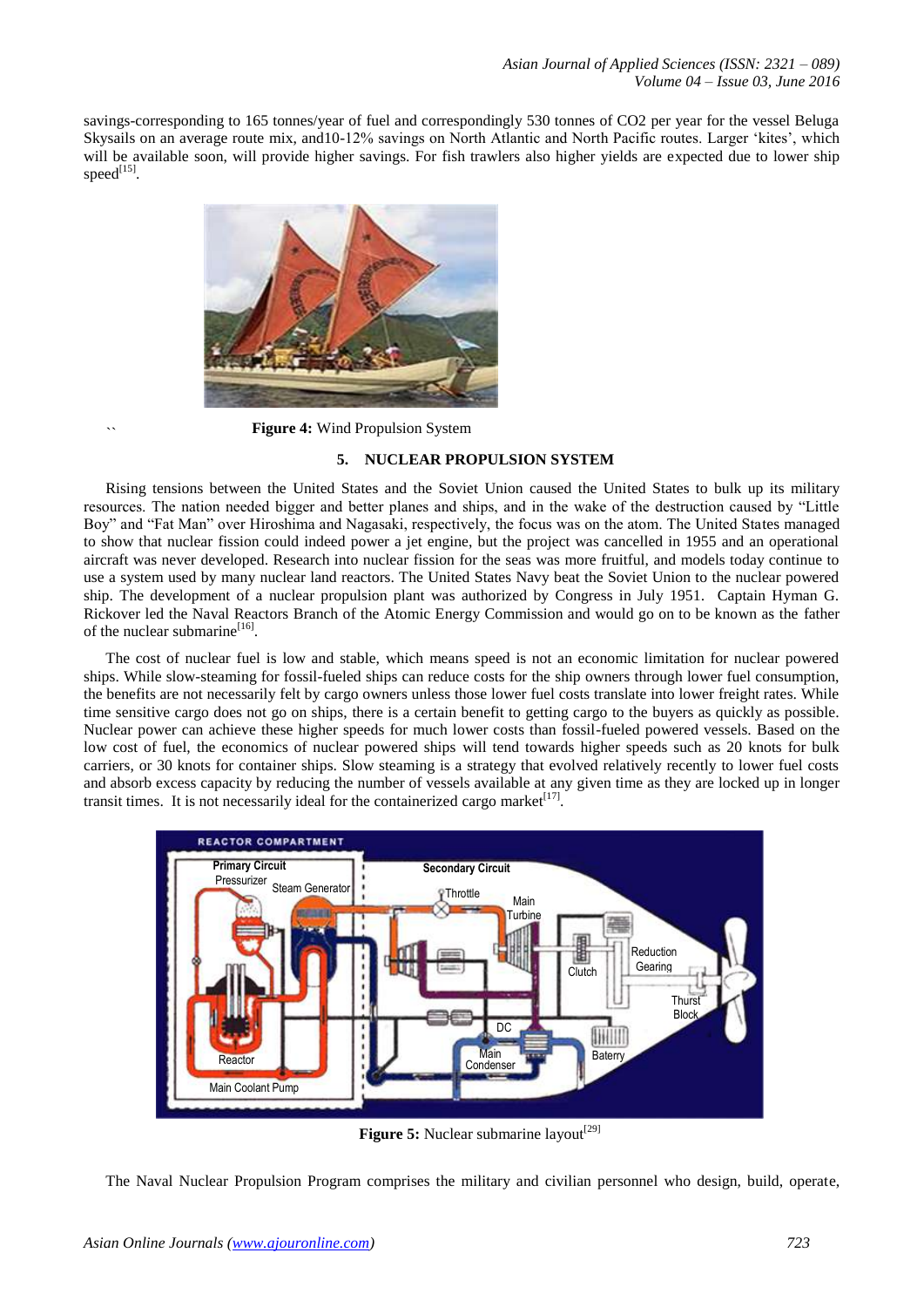maintain, and manage the nuclear-powered ships and the many facilities that support the U.S. nuclear-powered naval fleet. The Program has cradle-to-grave responsibility for all naval nuclear propulsion matters<sup>[18]</sup>.

Nuclear-powered ships have a proven record of safety, cost-effectiveness, and strategic value. With the industrial capacity already in place, Congress must seriously consider the unique benefits of providing and maintaining a larger nuclear navy. But nuclear reactors are already expensive. Just being "cheaper" than current costs, which are already high, is not enough. In order to make these passively safe marine nuclear reactors cheaper, let alone get them developed at all, certain economic strategies must be employed $[17]$ .

# **6. ELECTRIC PROPULSION SYSTEM**

Electric propulsion systems, regard to the method of applying force to the propulsion systems are generally divided to electric propulsion systems using electric motors and electric propulsion systems using electromagnetic propulsion. The first part of this article is paid to different kind of electric motors that can be used in vessel propulsion and their speed control systems (drives), and simulation of one type of these systems. Noble type of electric motors that is used in propulsion systems because of using superconductors in their structure is named high temperature superconducting motors  $(HTS \text{ motors})^{[19]}$ .

Electric propulsion is an emerging area where various competence areas meet. Successful solutions for vessels with electric propulsion are found in environments where naval architects, hydrodynamic and propulsion engineers, and electrical engineering expertise cooperate under constructional, operational, and economical considerations. Optimized design and compromises can only be achieved with a common concept language and mutual understanding of the different subjects<sup>[20]</sup>.



Figure 6: Electric Propulsion<sup>[22]</sup>

Marine electric propulsion describes the practice of employing prime movers to generate electricity to drive electric propulsion motors in contrast to the prime mover driving the propeller, either directly or through a gearbox. The past twenty years have seen a dramatic growth of vessels being configured in this manner and electric propulsion now dominates certain sectors of the maritime industry, such as cruise ships. Conceived in the early 1900s to facilitate the reversal of ship propellers at a time of limited gearbox manufacturing capability, and to meet the high torque demanded by ice breakers, early electric propulsion systems were based either upon the Emmet steam-turbo AC system or the low powereddiesel-electric DC system. The former used variable speed AC generators and motors and the latter constant speed DC generators and mechanically commutated DC motors. In both systems the equipment tended to be large and heavy, difficult to control and inefficient. A critical part of an electric propulsion system is the propulsion converter, required to control the speed of the propulsion motor. Early propulsion converters, such as cycloconverters and load commutated inverters (LCI) suffered intrinsic limitations. The LCI is smaller only requiring a third of the components of a cycloconverter and has a more favourable kVA (Simon & Duriaud, 1998), however it is difficult to control at low powers and also introduces relatively high levels of supply waveform distortion. Both the cycloconverter and LCI are used in ships today butare being superseded by voltage source inverters in new ships having electrical propulsion<sup>[21]</sup>. Electric ship propulsion is an effective means of helping to achieve the low-carbon society required by global societal needs $^{[22]}$ .

### **7. GAS TURBINE PROPULSION**

Using a GTE to propel a ship goes back to 1937 when a Pescara free piston gas engine was used experimentally with a GTE. The free piston engine, or gasifier, is a form of diesel engine. It uses air cushions instead of a crankshaft to return the pistons. It was an effective producer of pressurized gases. The German navy used it in their submarines during World War II as an air compressor. In 1953 the French placed in service two small vessels powered by a free piston engine/GTE combination. In 1957 the liberty ship William Patterson went into service on a transatlantic run. It had six free piston engines driving two turbines $^{[23]}$ .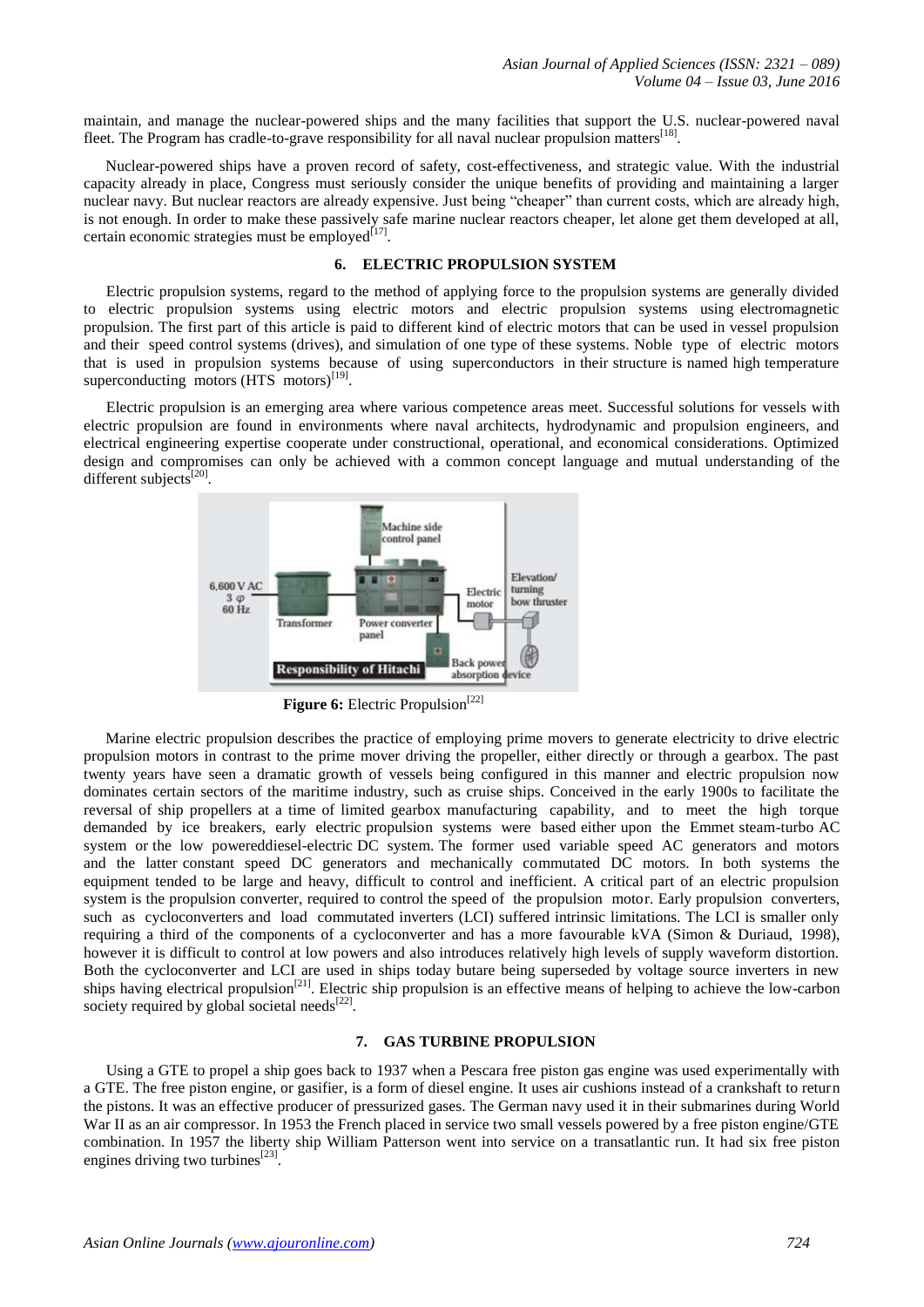*Asian Journal of Applied Sciences (ISSN: 2321 – 089) Volume 04 – Issue 03, June 2016*

Gas turbines differ from steam turbines in that gas rather than steam is used to turn a shaft. These have also become more suitable for use inships. Many naval vessels are powered by gas turbines and several container ships are fitted with them. A gas turbine engine is very light and easily removed for maintenance. It is also suitable for complete automation. The gas turbine efficiency being low, its main advantage is its small weight and size which makes a gas turbine installation very attractive for naval applications. Most of modern warships of about to 5,000 tonne displacement are powered with gas turbines usually combined with diesel engines. Gas turbines are easier to start and reliable in operation. However, the use of astern gas turbines is a rather complex problem therefore ships powered with main gas turbine units are equipped with either controllable pitch propellers (CPP) or other reversing gears<sup>[24]</sup>.



**Figure 7:** Gas Turbine Engine

The GTE, when compared to other types of engines, offers many advantages. Its greatest asset is its high power-toweight ratio. This has made it, in the forms of turboprop or turbojet engines, the preferred engine for aircraft. Compared to the gasoline piston engine, the GTE operates on cheaper and safer fuels. The relatively vibrationfree operation of the GTE, compared with reciprocating engines, has made it even more desirable in aircraft. Less vibration reduces strain on the airframe. In a warship, the lack of lowfrequency vibration of GTEs makes them preferable to diesel engines because there is less noise for a submarine to pick up at long range. Modern production techniques have made GTEs more economical in terms of horsepower-perdollar on initial installation. Their increasing reliability makes them a costeffective alternative to steam turbine or diesel engine installation. In terms of fuel economy, modern marine GTEs can compete with diesel engines and they may even be superior to boiler/steam turbine plants that are operating on distillate fuel. Most GTE propulsion control systems are very complex and require the monitoring of numerous operating conditions and parameters. The control systems must react quickly to turbine operating conditions to avoid casualties to the equipment. In shipboard installations special soundproofing is necessary because GTEs produce high-pitched noises that can damage the human ear. The turbine takes in large quantities of air that may contain substances or objects that can harm it. Also, the large amount of air used by a GTE requires large intake and exhaust ducting, which takes up much valuable space on a small ship. This adds to the complexity of the installation and makes access for maintenance more difficult $^{[23]}$ .



Figure 8: Gas consumption comparison-Generators-constant speed: Single fuel vs Dual fuel<sup>[24]</sup>.

## **8. WATER JET PROPULSION SYSTEM**

Water Jet Propulsion system is an application similar to that of a water pump. A waterjet system generates its propulsive force or thrust from the reaction that is created when the stream of water is forced out through the rear side of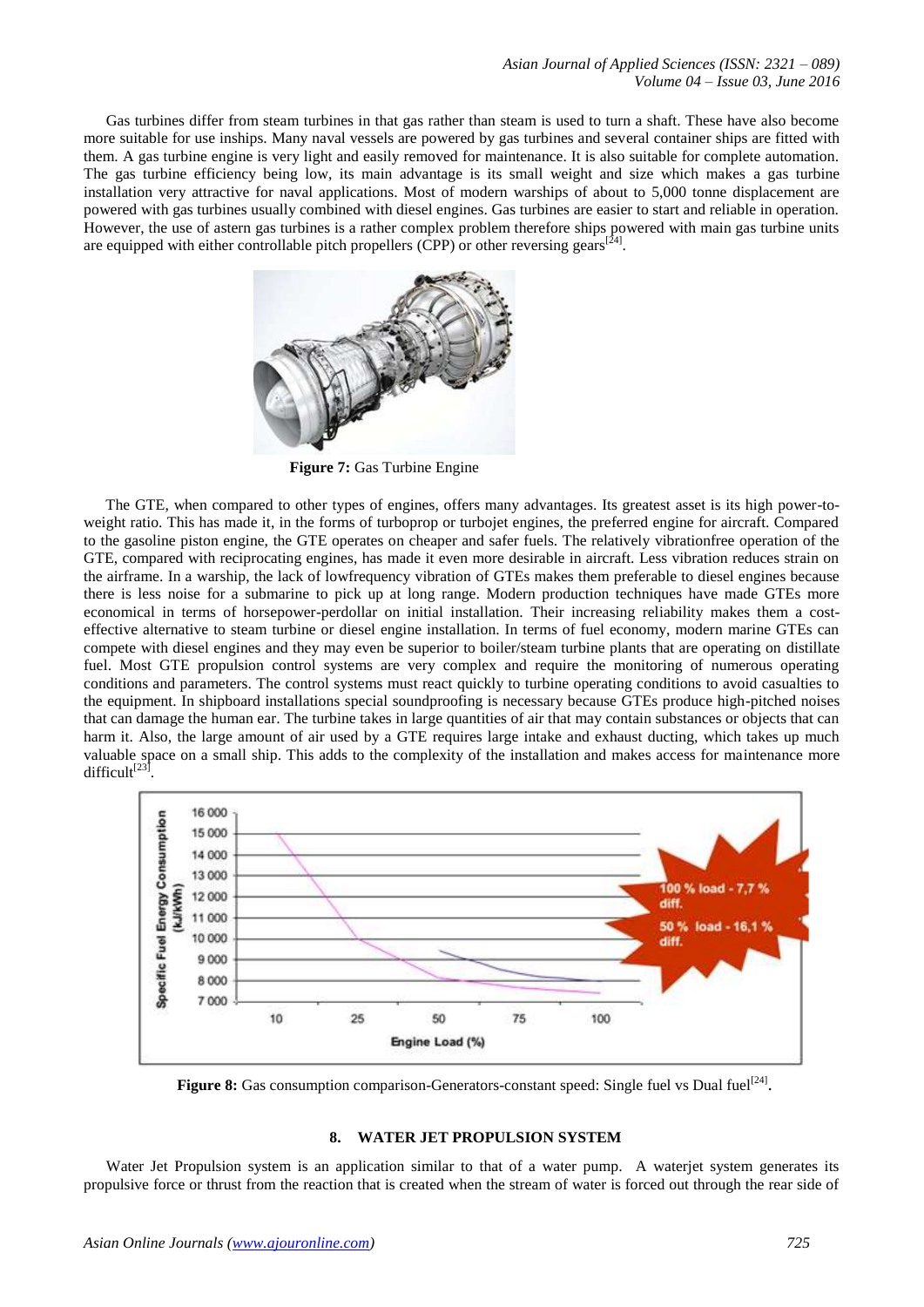the ship. It works on the principle of the Newtons third Law of motion-i.e "every action has an equal and opposite reaction". A water jet unit is mounted in the aft section of the ships hull. Water enters the jet unit through the intake grid at the bottom of the boat, drawn through the inlet duct by the impeller which in turn increases the pressure or "Head" of the water flow. This high pressure water flow is then discharged through the nozzle with high velocity jet stream. Waterjet systems finds a wide application in search and rescue patrol boats of the Navy and Coast Guards, Commercial car and passenger ferries, and also in a number of yachts. Speeds achieved by ships using a water jet is usually within a range of 35 to 40 knots. However, recently Australian shipyard Incat has built a High-speed dual fuel ship to be used for vehicle and passenger ferrying named Francisco, and is powered by two air craft engine-based GE gas turbines which drive a pair of water jets. The ship achieves maximum speeds up to 58.1 knots (67 miles per hour). Interestingly, apart from being the word's fastest ferry, Francisco is also the first ship to use liquefied natural gas as its primary fuel<sup>[2</sup> $\alpha$ ] .

A stern-mounted waterjet installation as used in commercial applications, can be divided into four components: the inlet, the pump, the nozzle and the steering device. The main component is the pump, which delivers the head to produce the jet at the nozzle exit. In general the stator bowl and the nozzle are integrated in one part. In the remainder of the thesis, the combination of the pump unit and the nozzle is regarded as the waterjet pump<sup>[26]</sup>.



Figure 9: Three-dimensional view of a waterjet installation<sup>[26]</sup>

A stern-mounted waterjet installation as used in commercial applications, can be divided into four components: the inlet, the pump, the nozzle and the steering device. The main component is the pump, which delivers the head to produce the jet at the nozzle exit. In general the stator bowl and the nozzle are integrated in one part. In the remainder of the thesis, the combination of the pump unit and the nozzle is regarded as the waterjet pump<sup>[26]</sup>.

Waterjet propulsion has many advantages over other forms of marine propulsion, such as stern drives, outboard motors, shafted propellers and surface drives. These advantages include: Reliability, Excellent Manoeuver ability, Speed, High Efficiency, Low Drag and Shallow Draught, Low Maintenance, Smooth and Quiet, Total Safety, Maximum Engine Life, Simplicity and Easy Installation<sup>[27]</sup>.

### **9. SOLAR PROPULSION SYSTEM**

With the increasing population of the world, researchers should think about alternate sources of energy because primary sources of fuel are limited in stock. So the scientists are looking for sustainable energy sources like sun, wind, water and tidal flow. Of them solar energy is the prime source of renewable energy as it can get easily from nature. The country which has enormous solar energy potentiality can think to use it in diversified sectors. Specially, the developing and least developed country can think solar energy as a cardinal source of energy to meet energy scarcity. Alike the household solar cell and solar car, solar energy also can be a smart choice to drive the boat. Some lowland countries like Bangladesh, Indonesia and Maldives can use this kind of solar boat for its inland navigations. The fabrication and installation of this solar boat is very simple and reliable. Considering the economy, fuel consumption, capacity, complexity and reliability solar energy driven boat is an innovative invention. This paper tries to find a noble approach to design and fabricate a solar powered boat that can satisfy the requirements of short transportation. The boat has a navigation capacity of 25km/Day with maximum total weight of the unit of 200kg. The proposed solar boat has two batteries which can provide power in short cloudy periods as if it can be a reliable source of transportation<sup>[28].</sup>



**Figure 10:** Solar Propulsion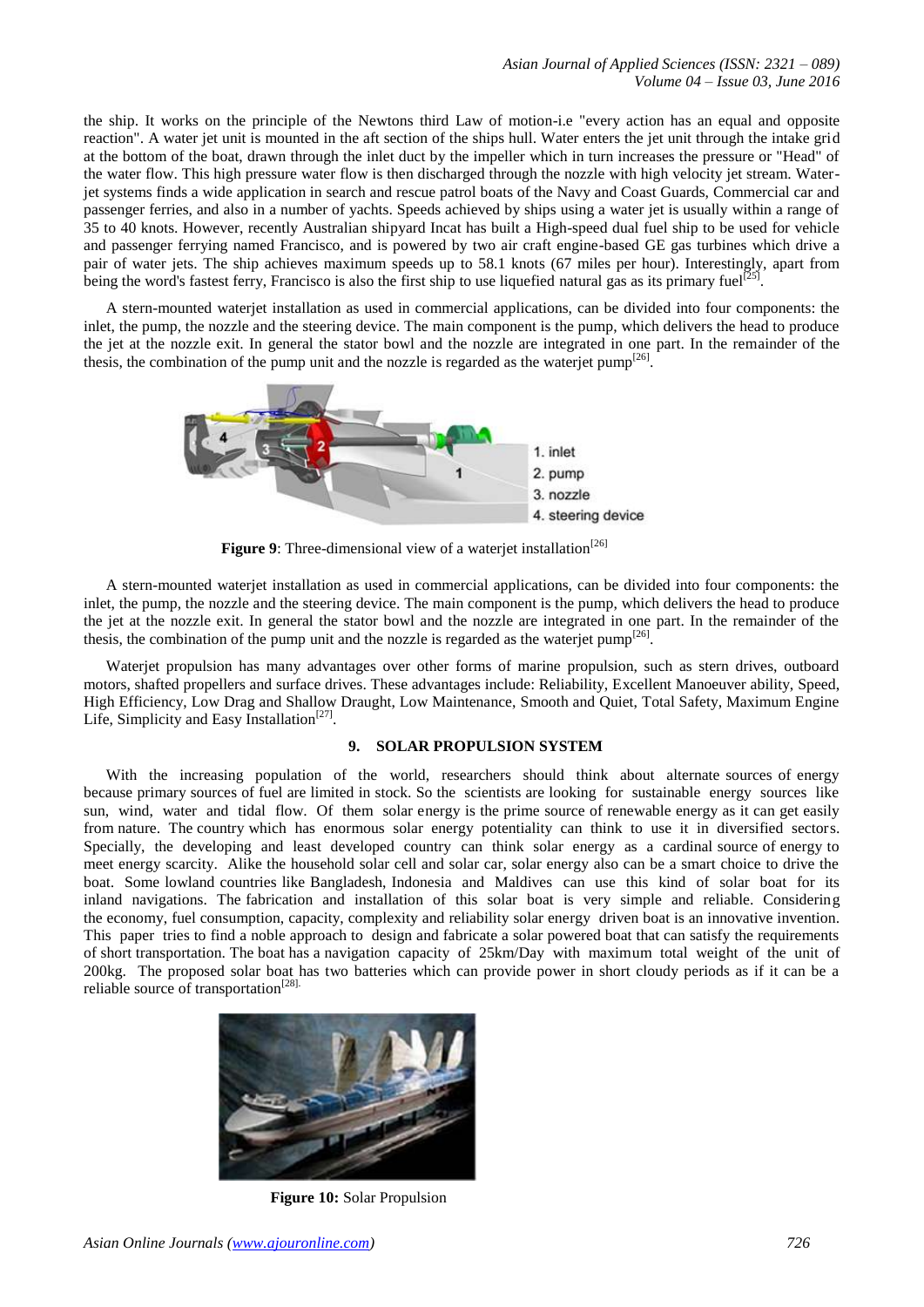# **10. DIESEL-ELECTRIC PROPULSION SYSTEM**

Diesel-electrical propulsion is a collective noun for all propulsion systems in which, as the name says, combines a diesel engine with an electrical propulsion system. The previously mentioned azimuth thrusters are also an example of diesel-electrical propulsion, but they are mentioned separately because they are quite commonly known, and more developed than different systems in this same category. The diesel-electrical propulsion system is commonly used in non-nuclear submarines. Early diesel-electric submarines had to switch between electrical and diesel propulsion. Nowadays they are usually electrical powered. The switch is now to switch the source were the power comes from, direct from engine or from batteries. The diesel-electrical propulsion system is usually combined with Azimuth thrusters. One of the advantages is that the screw propeller can turn very slowly, without the diesel-electrical propulsion system this wouldn't be possible. Because of this the vessel can sail slower what sometimes can be useful. For example when the vessel would arrive through circumstances too early it can now sail slower so that it will arrive at the planned ETA what saves money for too early berthing<sup>[30]</sup>.

#### **11. FUEL-CELL PROPULSION SYSTEM**

Basically, a fuel cell is a device that converts directly the chemical energy stored in gaseous molecules of fuel and oxidant into electrical energy. When the fuel is hydrogen the only by‐products are pure water and heat. The overall process is the reverse of water electrolysis. In electrolysis, an electric current applied to water produces hydrogen and oxygen; by reversing the process, hydrogen and oxygen are combined to produce electricity and water (and heat). A fuel cell can be seen with profit as a "chemical factory" that continuously transforms fuel energy into electricity as long as fuel is supplied. However, unlike internal combustion engines that can be regarded as factories as well, fuel cells rely on a chemical reaction involving the fuel, and not on its combustion. During combustion, molecular hydrogen and oxygen bonds are broken and electrons reconfigure into molecular water bonds at a picosecond length scale. There is no possible way to "catch up" these free electrons and the net energy difference between molecular bonds in products vs. reactants can only be recovered in the most degraded form of energy, i.e. heat. A Carnot cycle involving the transformation of heat into mechanical and electrical energy is then involved in conventional methods for generating electricity: these successive steps of transformation of energy severely limit the overall efficiency of the process (which is by definition the product of the efficiency of the different steps $^{[31]}$ .

| Table 1: Type of Fuel Cell <sup>[33]</sup>        |                                                                  |                                |                                                   |                                                    |                                                             |                                                   |
|---------------------------------------------------|------------------------------------------------------------------|--------------------------------|---------------------------------------------------|----------------------------------------------------|-------------------------------------------------------------|---------------------------------------------------|
| <b>TYPE OF</b><br><b>FUEL CELL</b>                | <b>PEMFC</b><br>(Proton)<br>Excange<br>membrane<br>Fuel<br>Cell) | AFC<br>(Alkaline Fuel<br>Cell) | <b>PAFC</b><br>(Phosphoric<br>acid fuel<br>cells) | <b>MCFC</b><br>(Molten)<br>Carbonate Fuel<br>Cell) | <b>SOFC</b><br>(Solid Oxide<br>Fuel Cell)                   | <b>DMFC</b><br>(Direct)<br>Methanol<br>Fuel Cell) |
| <b>ELECTROLYTE</b>                                | Polymer<br>Membrane                                              | KOH                            | $H_3PO_4$                                         | (LiK)2CO <sub>3</sub>                              | nonporous<br>metal oxide<br>ZrO <sub>2</sub>                | Polymer<br>membrane                               |
| <b>CHARGE</b><br><b>CARRIER</b>                   | $H^+$                                                            | OH <sup>-</sup>                | $\mathbf{H}^+$                                    | CO <sub>3</sub> <sup>2</sup>                       | $O^{2}$                                                     | $H^+$                                             |
| <b>ANODE</b>                                      | Pt/C                                                             | Pt/C                           | Pt/C                                              | $Ni+10 wt\%$ Cr                                    | $N_i+(Zr,Y)O_2$                                             | $R_v/C$                                           |
| <b>CATHODE</b>                                    | Pt/C                                                             | $\mathsf{C}$                   | $\mathsf{C}$                                      | N <sub>i</sub> O                                   | (La, Sr)M <sub>n</sub> O <sub>3</sub><br>LaCoO <sub>3</sub> | Pt/C                                              |
| <b>OPERATION</b><br><b>TEMPERATURE</b><br>$(^0C)$ | 30-100                                                           | 200                            | 150-200                                           | 600-700                                            | 600-1000                                                    | 20-80                                             |
| <b>SYSTEM</b><br><b>OUTPUT</b>                    | 1-200 kW                                                         | $10-100$ kW                    | $200 \text{ kW}$                                  | 500 kW                                             | $100 \text{ kW}$                                            | $0,1-10$ W                                        |
| <b>USABLE FUELS</b>                               | $H_2$ ;<br>natural gas;<br>methano                               | Pure hydrogen                  | natural gas;<br>methanol<br>naphtha               | natural gas;<br>hydrogen;<br>carbon<br>monoxide    | natural gas;<br>Coal<br>methanol<br>petroleum               | Methanol                                          |

In the marine sector, legislation is likely to act as a key driver for the adoption of fuel cells. New restricting policies requiring low or zero emission for vessels in certain rivers, lakes and inland waterways in China and Europe, as well as growing pressure on regulating pollutant emissions in harbours, in coastal waters and on the high seas, are a favorable ground for the uptake of fuel cells as APUs on board vessels to reduce overall emissions and also for development of fuel cells as main means of propulsion<sup>[31]</sup>.

At this moment fuel cells are not yet existing and proven technology, in the respect that they are not widely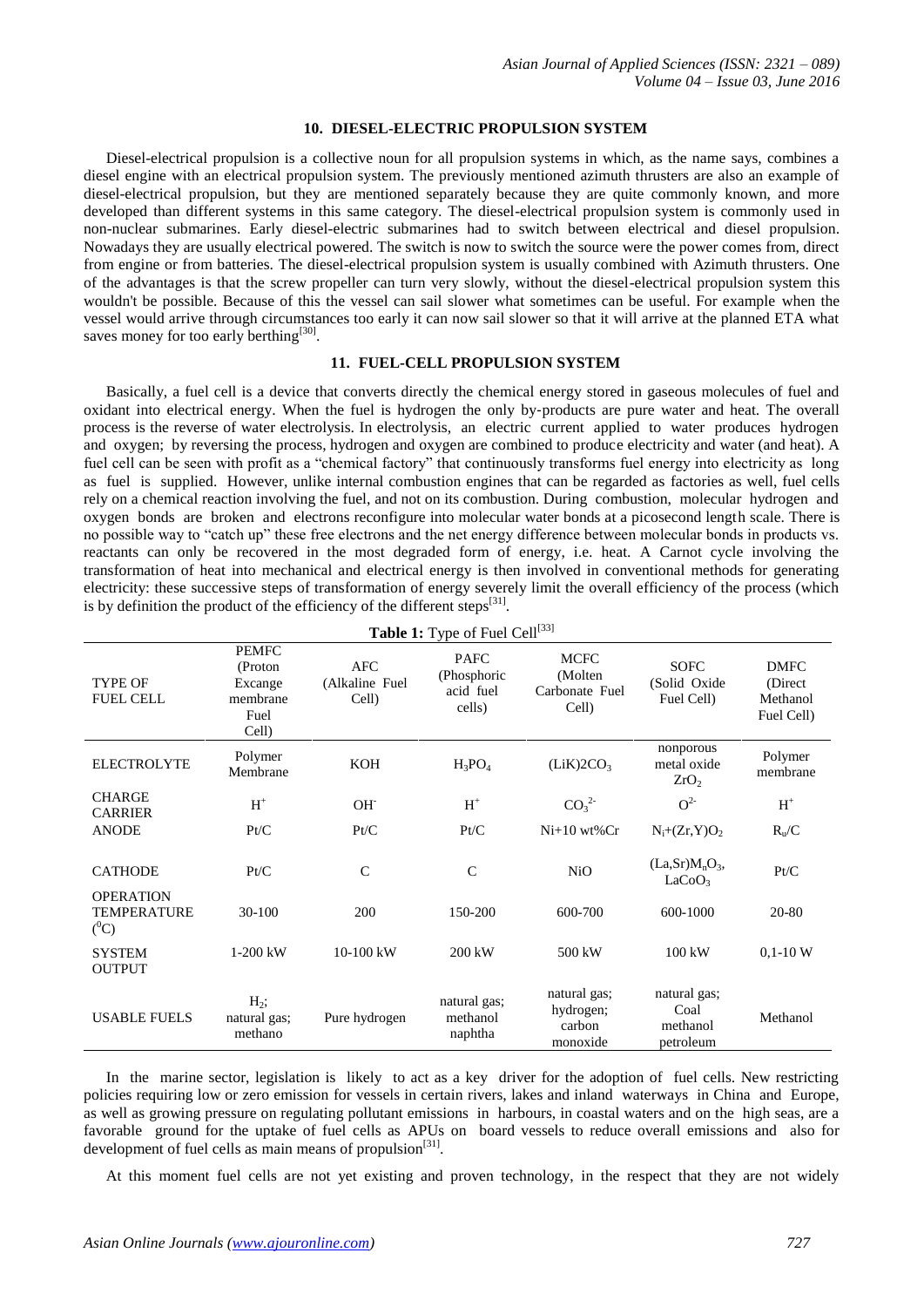(commercially) applied, especially not on board of ships. The main reason for that is that the costs for the technology are still too high, because no series or mass production has been started. The technology is in the research and development phase. Although the working principle of fuel cells is demonstrated for hydrogen applications (PEMFC, AFC) and natural gas applications (PAFC, MCFC, SOFC), the application for logistic liquid fuels (sulphur containing diesel and marine oils) is still in the very early stages. A lot of research is currently aimed at more efficient, reliable and cost efficient conversion to hydrogen (for example the DESIRE project at ECN). See also the hydrogen production technique chapter<sup>[32]</sup>.

There are many different types of fuel cells, characterized by the type of the electrolyte and/or catalyst used. The electrolyte used determines different operating conditions required such as heat and pressure. The difference in electrolyte leads to some fuel cells being more suited to distributed generation applications than the others. While there are many variants, there are five different types of fuel cells considered as potential for DG applications. Polymer electrolyte membrane (PEM), alkaline (AFC), and phosphoric acid fuel cell (PAFC) technologies are considered low temperature fuel cells and operate at about 80oC. While low temperature fuel cells are suitable in some applications where heat is undesirable, there is no option for co-generation. Co-generation requires high-grade heat that molten carbonate (MCFC) and solid oxide fuel cell (SOFC). These different types of fuel cells operate at a different temperature<sup>[33]</sup>.

There are other types of fuel cells that are relatively newer to the family of fuel cells. The Direct Methanol Fuel Cell (DMFC) is very similar to the PEMFC, but it is able to directly utilize liquid methanol at the anode. There is also a Regenerative Fuel Cell, which contains a membrane that can both electrolyze water into hydrogen and oxygen and, with the flick of a switch, recombine the two elements, producing electricity and water. In a Metal Air Fuel Cell, zinc pellets and an alkaline electrolyte are circulated through the fuel cell stack and are combined with oxygen from air to create electricity, heat and zinc oxide (in a solution of potassium zincate). The zincate can be regenerated in a separate process into fresh zinc pellets<sup>[33]</sup>.



**Figure 11:** Fuel-Cell Propulsion

# **12. CONCLUSION**

Marine propulsion has been known since 40,000 years ago and is growing in line with technological advances. There are several types of propulsion and of these types are the advantages and disadvantages between propulsion with each other. Its use in ship propulsion types depending on the type, size, use and operation area of the vessel, so the use of propulsion on ships not observe the advantages and disadvantages of each propulsion.

# **13. ACKNOWLEDGEMENT**

We express our acknowledgement to Department of Marine Engineering and Research Institute of Institut Teknologi Sepuluh Nopember, Surabaya 60111, Indonesia for the support of this study.

# **14. REFERENCES**

- [1] Bernd Röder, The Propulsion of Sea Ships In The Past, Present and Future. Verein Hanseatischer Transportversicherer e.V. Hamburg-Bermen Jerman, 2008.
- [2] John Carlton, Marine Propellers And Propulsion, second edition. 623.8'73. Elsevier Ltd. England, 2007.
- [3] Isidoro Martinez, Marine Propulsion, 1995.
- [4] Isidoro Martinez, Fundamentals Of Propulsion, 1995.
- [5] Man Diesel & Turbo, Basic Principles Of Ship Propulsion, Denmark, 2011.
- [6] Asgeir J. Sørensen, Marine Control Systems Propulsion And Motion Control of Ships and Ocean Structures.